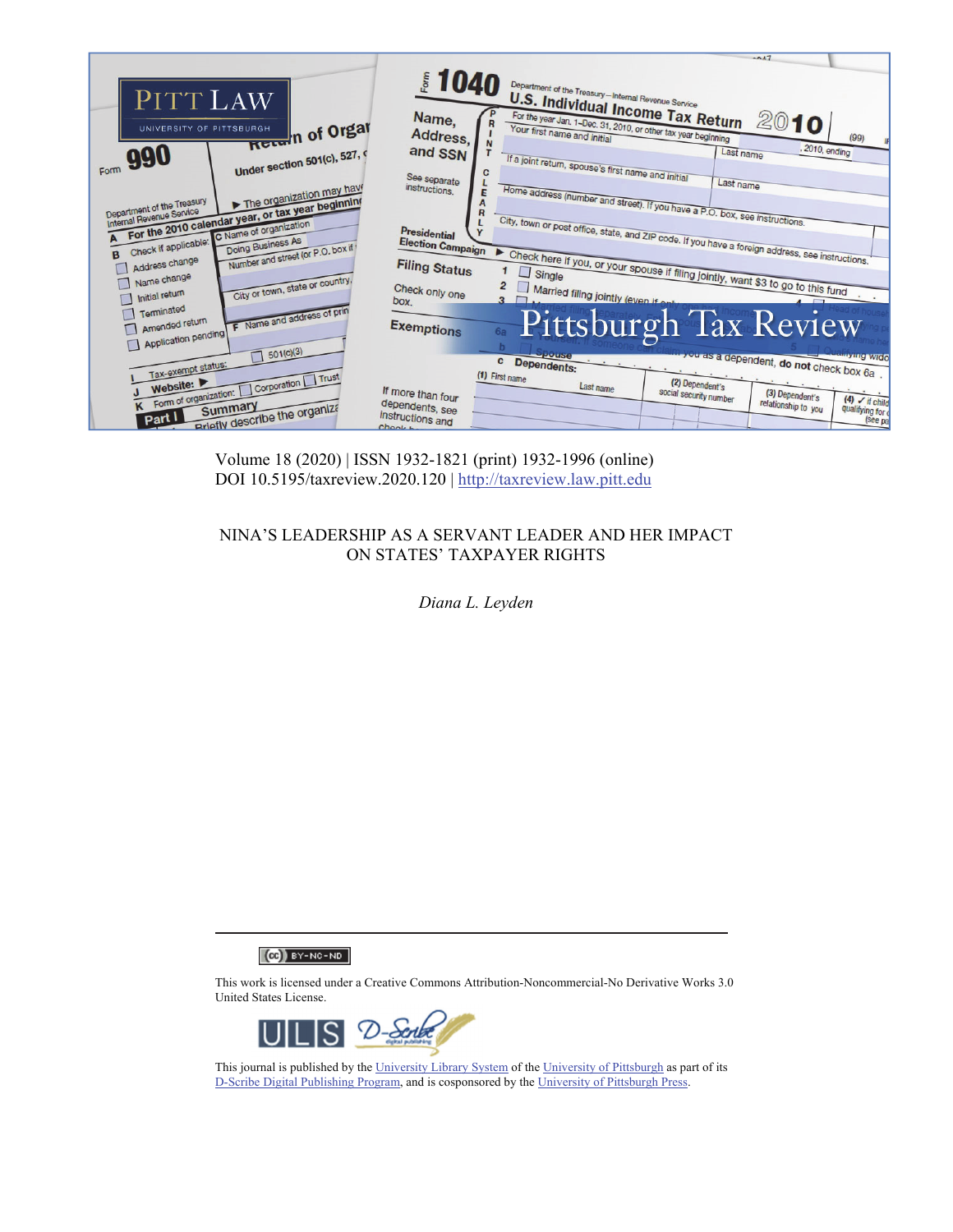## NINA'S LEADERSHIP AS A SERVANT LEADER AND HER IMPACT ON STATES' TAXPAYER RIGHTS

## *Diana L. Leyden\**

#### I. INTRODUCTION

Much has been written about Nina's contribution to federal and international taxpayer rights. Other essays or articles in this symposium discuss her contributions to creating and articulating core federal taxpayer rights and her impact on starting a dialogue about international taxpayer rights. However, little has been written or said about her contribution to the movement to improve state taxpayer rights, the creation of the New York City Department of Finance (NYC DOF) taxpayer rights, and her impact on state and local taxpayer advocates.

This essay will explore Nina's impact as a servant leader on the modification of states' taxpayer rights, the creation of the NYC DOF Office of the Taxpayer Advocate, and the articulation of the NYC DOF taxpayer rights. While currently I serve as a Special Trial Judge for the United States Tax Court, this essay is based on my sixteen years as a clinical director at the UConn Law School Tax Clinic representing taxpayers before the Connecticut Department of Revenue Services and my role in creating and serving as the first NYC DOF Taxpayer Advocate in its Office of the Taxpayer Advocate,<sup>1</sup> and my conversations with other state taxpayer advocates.<sup>2</sup>

<sup>\*</sup> Special Trial Judge, United States Tax Court.

<sup>&</sup>lt;sup>1</sup> I would also like to thank Jack Trachtenberg, who served as the first New York State Department of Finance Taxpayer Advocate, for his thoughts and comments on Nina's impact in creating that office and Timothy Sheares, Deputy Commissioner, Property Division, New York City Department of Finance, for his comments on this essay.

<sup>&</sup>lt;sup>2</sup> Unfortunately, there is no national organization of state and local taxpayers' advocates. Therefore, I was unable to poll other state taxpayer advocates. However, my views are informed by conversations I have had with others who currently serve or formerly served as state taxpayer advocates.

Pitt Tax Review | ISSN 1932-1821 (print) 1932-1996 (online) DOI 10.5195/taxreview.2020.120 | http://taxreview.law.pitt.edu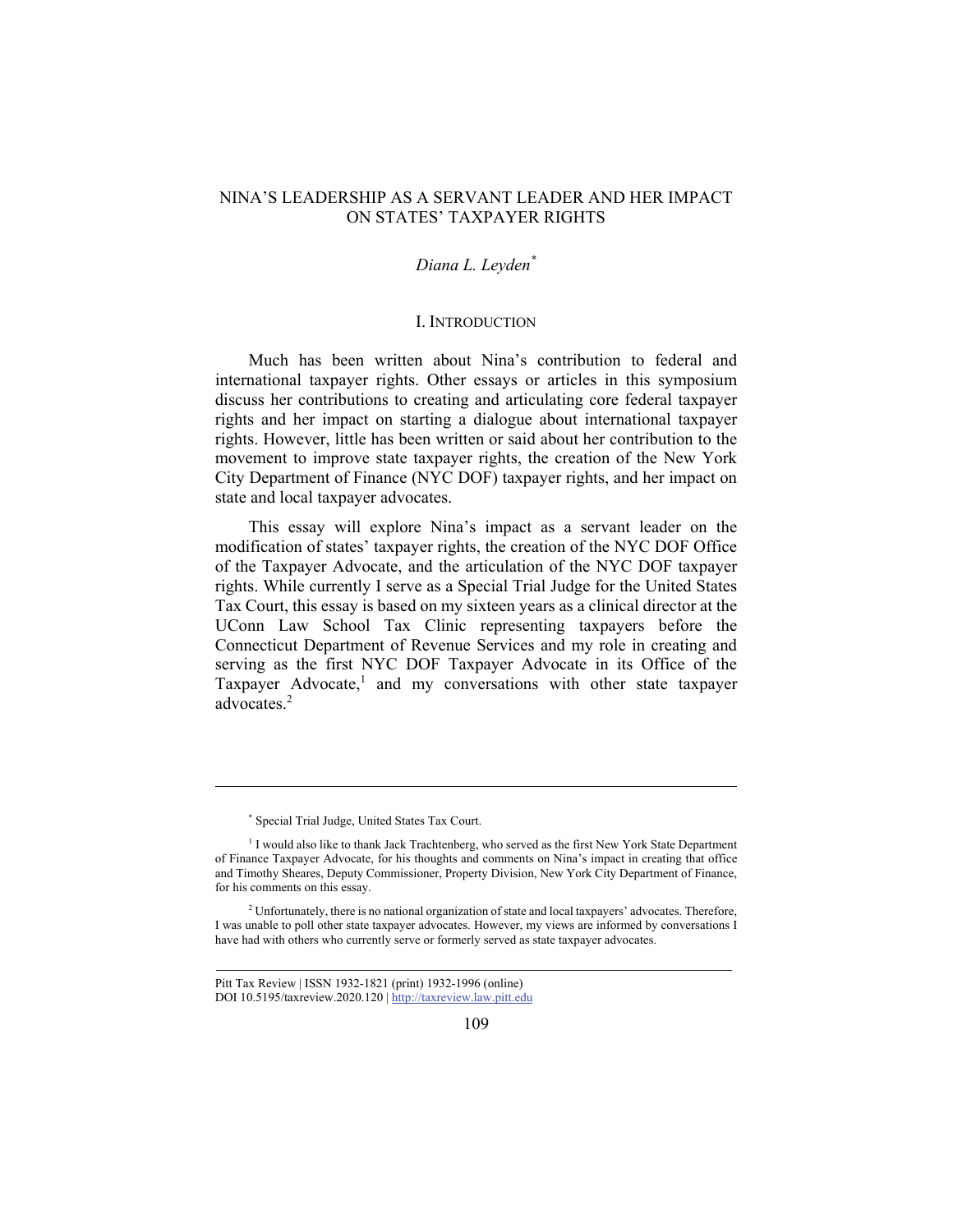### II. NINA AS A SERVANT LEADER

A leader who both serves and leads the institution and its employees is the most productive and trusted type of leader. The idea of the servant leader was articulated by Robert Greenleaf in a series of essays starting in 1969. He describes the impetus for such an idea in his first essay:

The idea of the servant as leader came out of reading Hermann Hesse's *Journey to the East*. In this story we see a band of men on a mythical journey, probably also Hesse's own journey. The central figure to the story is Leo, who accompanies the party as the *servant* who does their menial chores, but who also sustains them with his spirit and song. He is a person of extraordinary presence. All goes well until Leo disappears. Then the group falls into disarray and the journey is abandoned. They cannot make it without the servant Leo. The narrator, one of the party, after some years of wandering, finds Leo and is taken into the Order that had sponsored the journey. There he discovers that Leo, whom he had known first as *servant*, was in fact the titular head of the Order, its guiding spirit, a great and noble *leader*. 3

As Mr. Greenleaf notes, a servant leader says, "I will go; follow me" and others (be they institutions or individuals) trust and follow the leader.<sup>4</sup> The servant leader cares about the institution or individuals (hence the service part) and provides direction that inspires trust.<sup>5</sup> Mr. Greenleaf articulated ten qualities that many servant leaders exhibit: (1) listening and understanding; (2) using language to communicate that inspires imagination; (3) pacing oneself by appropriately withdrawing and reorienting; (4) accepting and empathizing, never rejecting; (5) knowing the unknowable; (6) foresight; (7) wide awareness to perceive more of the environment; (8) persuasion, sometimes one person at a time; (9) taking one action at a time; and  $(10)$  conceptualizing change.<sup>6</sup>

Nina exhibits many of these qualities and she has inspired trust not only from her employees but also from stakeholders such as the low-income taxpayer clinics (LITCs) and Congress. Recently, *Procedurally Taxing*

<sup>4</sup> *Id.* at 29.

l

<sup>5</sup> *Id.* at 23–25, 29–30.

<sup>6</sup> *Id.* at 30–47.

<sup>&</sup>lt;sup>3</sup> ROBERT GREENLEAF, SERVANT LEADERSHIP: A JOURNEY INTO THE NATURE OF LEGITIMATE POWER & GREATNESS 21 (25th anniversary ed. 2002).

Pitt Tax Review | ISSN 1932-1821 (print) 1932-1996 (online) DOI 10.5195/taxreview.2020.120 | http://taxreview.law.pitt.edu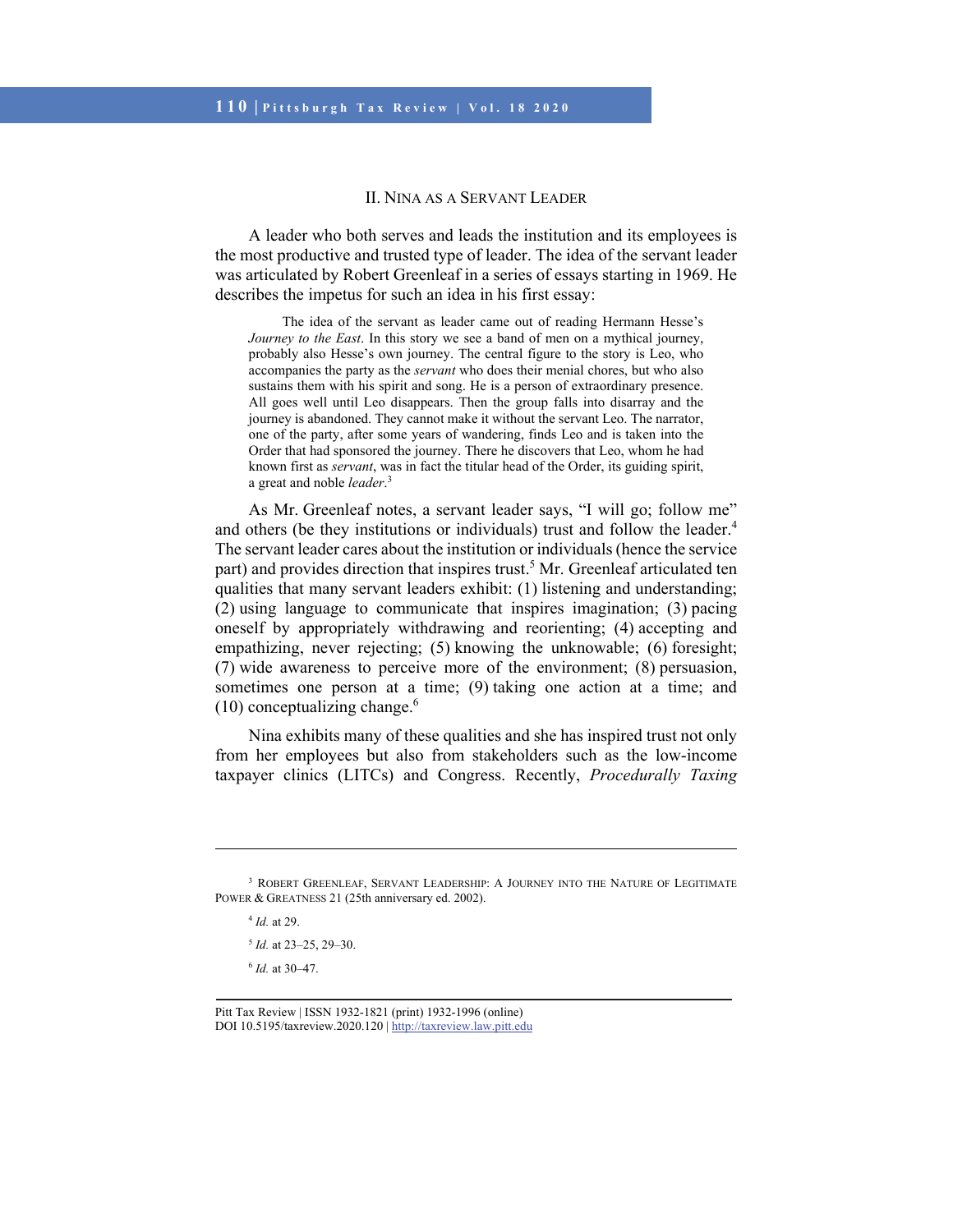published reflections on Nina's impact. The following ones are just a few that reflect her qualities as a servant leader:

Ted Afield: ". . . I had never met Nina before, and so I thought there was a good chance that my email [to ask her to speak at an event] might get lost in the shuffle . . . . I couldn't have been more wrong. Nina replied immediately and readily agreed to come down and speak at our event. I still assumed that, given how busy [Nina] was, she would likely have to give her speech and then leave relatively quickly. Nina made me 0 for 2 in my assumptions. She insisted on getting to know our clinic students (and we have a lot of them), and she took the time to speak to all of them, to share her thoughts with them about their careers, and to really listen to their experiences in the clinic and what they perceived to be the most pressing issues facing low-income taxpayers. While speakers can often time revert to chatting with faculty and distinguished guests in the audience, Nina was laser focused on wanting to communicate with our students so that she could make sure that she could influence them to always be thinking of how the tax system could be inadvertently hurting the most vulnerable among us."7

Bob Probasco: "In addition to organizations and institutions, Nina recruits *people*, to build the general community of those who want to help low-income taxpayers. Ted Afield's post mentioned her making time to talk with all of the students at the 25th anniversary celebration of his LITC, in part so 'she could influence them to always be thinking of how the tax system could be inadvertently hurting the most vulnerable among us.' I saw the same thing when she spoke at the 2017 annual meeting of the State Bar of Texas Tax Section. This was in June, when most of the students are busy with summer jobs or summer relaxing, but three of my former students from another law school attended the conference; Nina's speech was the big draw. And when she spoke with them, at length, afterward? They will remember that for a long time."8

From David Sams: "In my humble opinion, Nina's legacy will be more than the sum of all the parts she created. It will be more than the LITC program. It will be more than her Congressional testimony, more than the thousands of words spoken and written, and more than the awards she received. Her legacy will be the spark that ignites a fire in a practitioner to fight tooth and nail for a taxpayer who is not being treated fairly by the tax system. It will be the spark that urges a practitioner to write about an injustice they are experiencing, or the spark to advocate for a

Pitt Tax Review | ISSN 1932-1821 (print) 1932-1996 (online) DOI 10.5195/taxreview.2020.120 | http://taxreview.law.pitt.edu

<sup>7</sup> Ted Afield, *Reflections on Nina Olsen from Ted Afield*, PROCEDURALLY TAXING (July 15, 2019), https://procedurallytaxing.com/reflections-on-nina-olson-from-ted-afield/.

<sup>8</sup> Bob Probasco, *Reflections on the Impact of Nina Olson by Bob Probasco*, PROCEDURALLY TAXING (July 24, 2019), https://procedurallytaxing.com/reflections-on-the-impact-of-nina-olson-by-bobprobasco/.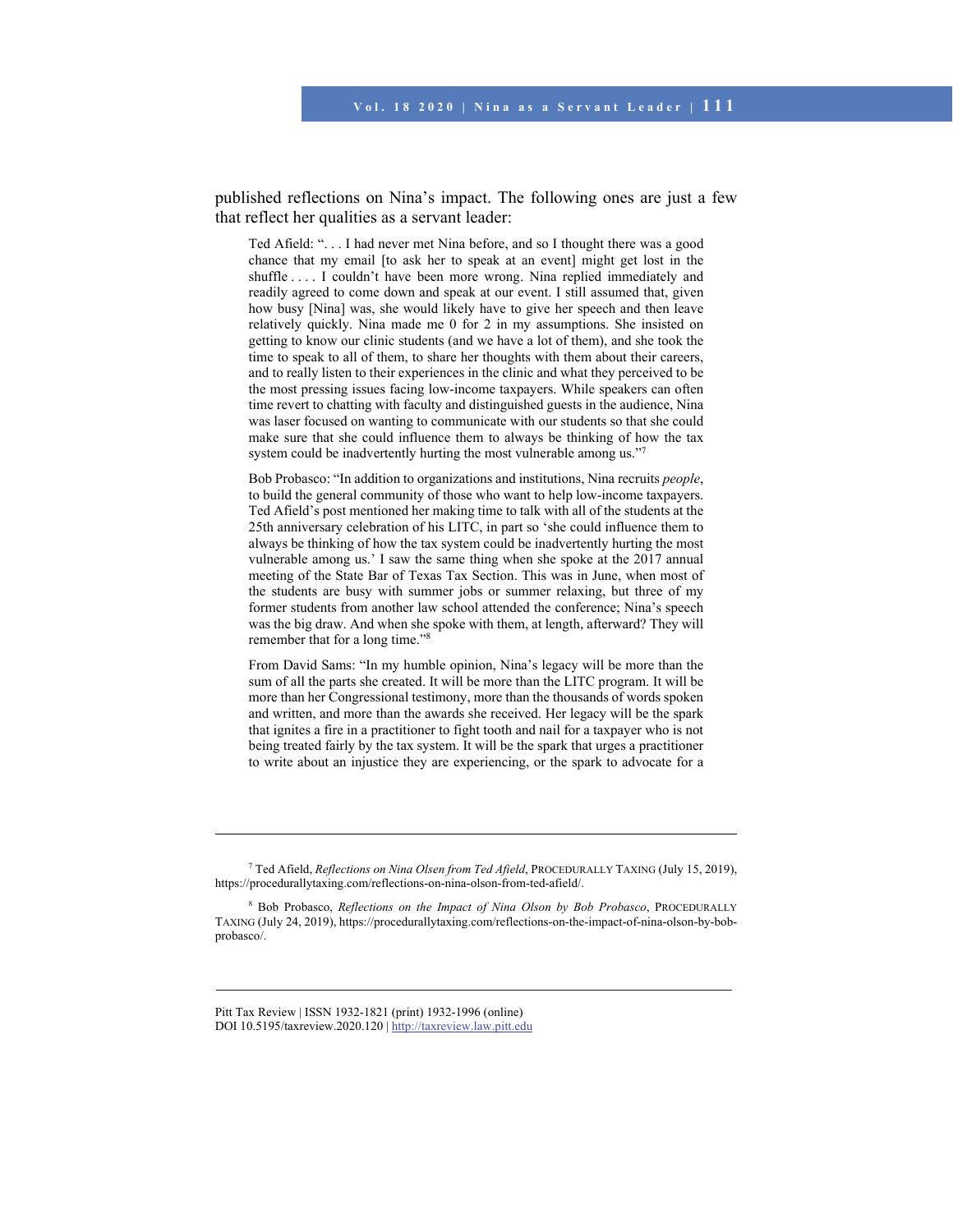l

change in the law. I can say that I have received that spark, as I know many of my fellow LITC clinicians have."9

### III. STATES' TAXPAYER ADVOCATES AND TAXPAYER RIGHTS

Many state departments of revenue, like the Internal Revenue Service (IRS), had a position titled "Problem Resolution Officer" or something similar. In 1996, ahead of the 1998 IRS Restructuring and Reform Act, $10$ Congress created the IRS Taxpayer Advocate Service and the National Taxpayer Advocate as part of the Taxpayer Bill of Rights  $2<sup>11</sup>$  Many states, like the IRS, also had a designated position in their revenue departments of taxpayer advocate. Today, twenty-one state revenue agencies, $1^2$  the District

<sup>11</sup> Taxpayer Bill of Rights 2, Pub. L. No. 104-168, § 101(a), 110 Stat. 1452, 1453-54 (1996).

12 ALA. CODE § 40-2A-3(25) (Westlaw through Act 2020-206); *id.* § 29-5A-27.1 (changing the name of the position from Taxpayer Advocate to Taxpayer Assistance Officer in 2017); *Office of Taxpayer Advocacy*, ALA. DEP'T OF REVENUE, https://revenue.alabama.gov/taxpayer-advocacy/ (last visited Sept. 25, 2020); CAL. REV. & TAX. CODE §§ 7083, 21004 (West 2019); *Taxpayers' Rights Advocate Office*, CAL. DEP'T OF TAX & FEE ADMIN., https://www.cdtfa.ca.gov/tra/ (last visited Sept. 25, 2020); *Taxpayer Advocate*, CONN. STATE DEP'T OF REVENUE SERVS., https://portal.ct.gov/DRS/Contact-DRS/Taxpayer-Advocate/Taxpayer-Advocate (last visited Sept. 25, 2020); FLA. STAT. ANN. § 20.21(3) (West 2019) (appointment and oversight of the Florida Department of Revenue Taxpayer Advocate is vested in the Chief Inspector General instead of the Executive Director of the Department of Revenue, effective 2018); *Office of Taxpayers' Rights Advocate*, FLA. DEP'T OF REVENUE, https://floridarevenue .com/Pages/taxpayers\_rights\_advocate.html (last visited Sept. 25, 2020); *Taxpayer Advocate*, HAW. DEP'T OF TAX'N, https://tax.hawaii.gov/assistance/advocate/ (last visited Sept. 25, 2020); IND. CODE ANN. § 6-8.1-11-3(a) (West 2019); *Taxpayer Advocate Office*, IND. DEP'T OF REVENUE, https://www.in.gov/dor/3883.htm (last visited Sept. 25, 2020); *Taxpayer Advocate*, KAN. DEP'T OF REVENUE, https://www.ksrevenue.org/taxpayeradvocate.html (last visited Sept. 25, 2020); *DOR Office of the Taxpayer Advocate*, MASS. DEP'T OF REVENUE, https://www.mass.gov/service-details/dor-office-ofthe-taxpayer-advocate (last visited Sept. 25, 2020); *Office of the Taxpayer Advocate*, MICH. DEP'T OF TREASURY, https://www.michigan.gov/taxes/0,4676,7-238-74531\_83074---,00.html (last visited Sept. 25, 2020); MINN. STAT. ANN. § 270C.37.6 (West 2019); MONT. CODE ANN. § 15-1-223(1) (West 2019); *Taxpayer Advocate*, MONT. DEP'T OF REVENUE, https://mtrevenue.gov/taxpayerresources/taxpayer-assistance/ (last visited Sept. 25, 2020); *Office of the Taxpayer Advocate*, N.J. TREASURY: DIV. OF TAX'N, https://www.state.nj.us/treasury/taxation/ota/otainfo.shtml (last visited Sept. 25, 2020); *Taxpayer Advocate*, N.M. TAX'N & REVENUE, http://www.tax.newmexico.gov/taxpayeradvocate.aspx (last visited Sept. 25, 2020); *Office of the Taxpayer Rights Advocate*, N.Y. DEP'T OF TAX'N & FIN., https://www.tax.ny.gov/tra/default.htm (last visited Sept. 25, 2020); *Office of the Taxpayer Advocate*, N.C. DEP'T OF REVENUE, https://www.ncdor.gov/contact-us/office-taxpayer-advocate (last visited Sept. 25, 2020); *Taxpayer's Rights Advocate*, PA. DEP'T OF REVENUE, https://www.revenue.pa

<sup>9</sup> David Sams, *Reflections on the Impact of Nina Olson by David Sams*, PROCEDURALLY TAXING (July 23, 2019), https://procedurallytaxing.com/reflections-on-the-impact-of-nina-olson-by-david-sams/.

<sup>&</sup>lt;sup>10</sup> *See* Internal Revenue Service Restructuring and Reform Act of 1998, Pub. L. No. 105-206, § 6019, 112 Stat. 685, 823.

Pitt Tax Review | ISSN 1932-1821 (print) 1932-1996 (online) DOI 10.5195/taxreview.2020.120 | http://taxreview.law.pitt.edu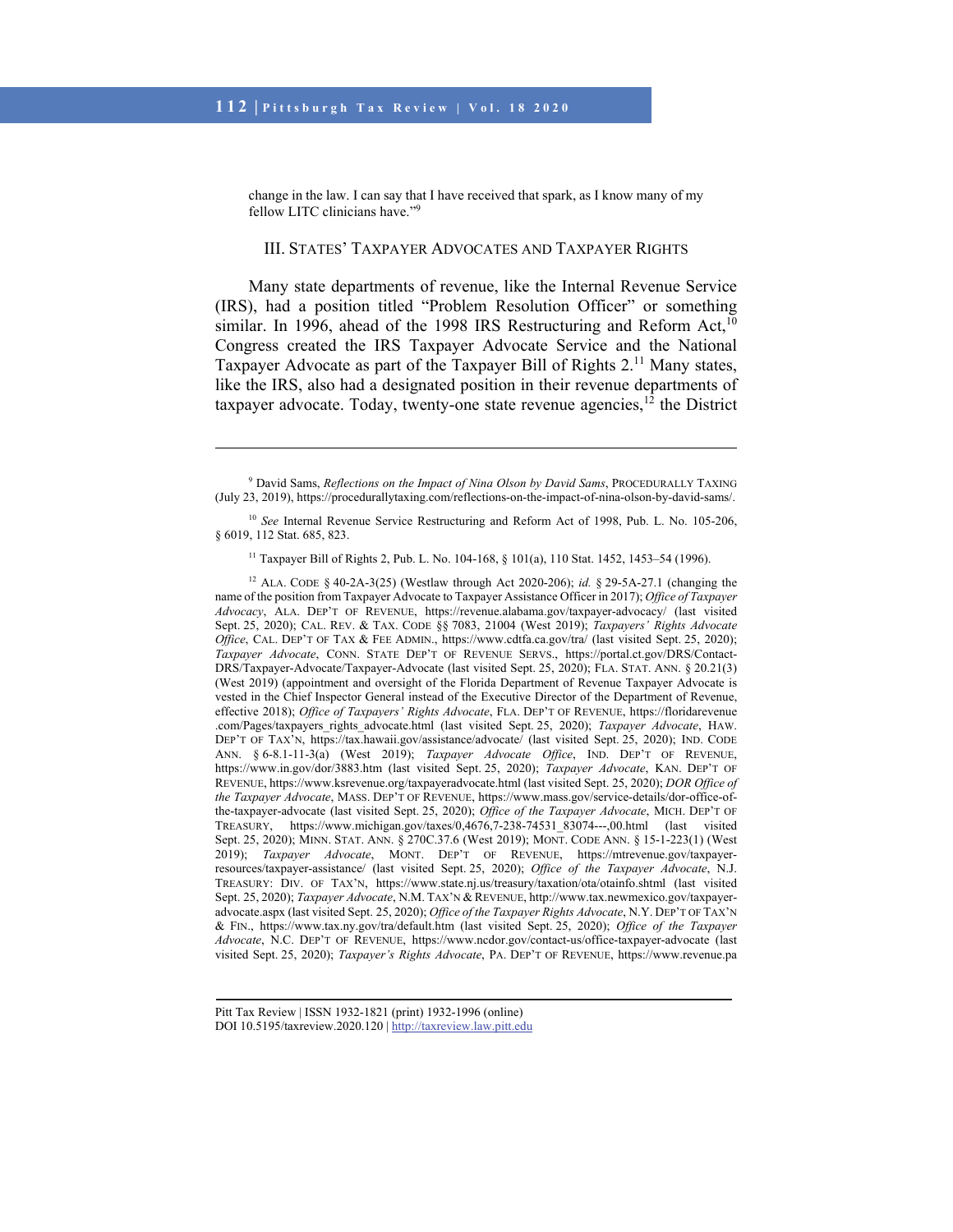of Columbia,<sup>13</sup> Los Angeles,<sup>14</sup> and New York City<sup>15</sup> have a position titled Taxpayer Advocate.16 However, in my experience most taxpayers were not aware of the states' taxpayer advocates offices until Nina elevated the National Taxpayer Advocate position and "advertised" its accomplishments.

Also, like the Federal Taxpayer Bill of Rights, many states had enacted such provisions—some by statute, many by administrative action—before Nina championed the current version of the IRS Taxpayer Bill of Rights.<sup>17</sup>

l

<sup>13</sup> The District of Columbia became the latest jurisdiction to create the position of Taxpayer Advocate. Press Release, D.C. Off. of Tax & Revenue, D.C. Office of Tax and Revenue Launches Its Office of the Taxpayer Advocate (Mar. 4, 2020), https://otr.cfo.dc.gov/release/dc-office-tax-and-revenuelaunches-its-office-taxpayer-advocate; *see Office of the Taxpayer Advocate*, OFF. OF TAX & REVENUE, https://taxpayeradvocate.dc.gov/ (last visited Nov. 19, 2020).

<sup>14</sup> *Taxpayer Advocate Program*, L.A. OFF. OF FIN., https://business.lacity.org/content/city-losangeles-taxpayer-advocate-program (last visited Sept. 25, 2020).

<sup>15</sup> *Office of the Taxpayer Advocate*, N.Y.C. DEP'T OF FIN., https://www1.nyc.gov/site/finance/ about/taxpayer-advocate.page (last visited Sept. 25, 2020).

<sup>16</sup> All but three of those states had created the position before the National Taxpayer Advocate position was enacted. In 1988, a decade before Congress created a National Taxpayer Advocate, California became the first to create by statute the position of taxpayer advocate. CAL. REV. & TAX. CODE §§ 7083, 21004 (West 2019). In 1993 California also created a taxpayer advocate for property tax. *Id.* §§ 5903–5904(a).

17 ALA. CODE § 40-2A-4; *Taxpayer Bill of Rights*, ALA. DEP'T OF REVENUE, https://revenue .alabama.gov/taxpayer-advocacy/taxpayer-bill-of-rights/ (last visited Sept. 28, 2020); Ariz. Dep't of Revenue, Pub. No. 001, Taxpayer Bill of Rights (2019), https://azdor.gov/sites/default/files/media/ PUBLICATION\_001.pdf; ARK. CODE ANN. §§ 26-18-801 to -811 (West 2020); *Taxpayer Bill of Rights*, ARK. DEP'T OF FIN. & ADMIN., https://www.dfa.arkansas.gov/revenue-policy-legal/taxpayer-bill-ofrights (last visited Sept. 28, 2020); CAL. REV. & TAX. CODE § 7083; *Your Taxpayer Rights*, CAL. FRANCHISE TAX BD., https://www.ftb.ca.gov/your-rights/your-taxpayer-rights.html) (last visited Sept. 28, 2020); *Constitutional Provisions: Taxpayer's Bill of Rights (TABOR) Amendment*, COLO. DEP'T OF TREASURY, https://www.colorado.gov/pacific/treasury/constitutional-provisions-0 (last visited Sept. 28, 2020) (enacting it as part of its constitution in 1992); CONN. GEN. STAT. ANN. § 12-39n (West 2019); Conn. State Dep't of Revenue Servs., PS 2017(1), Your Rights as a Connecticut Taxpayer (2018), https://portal.ct.gov/-/media/DRS/Publications/pubsps/2017/PS201701pdf.pdf?la=; D.C. OTR Tax Notice 2008-02, Taxpayer Appeal Rights, https://otr.cfo.dc.gov/sites/default/files/dc/sites/otr/publication/

<sup>.</sup>gov/GetAssistance/TaypayersRightsAdvocate/Pages/default.aspx (last visited Sept. 25, 2020); *Taxpayer Advocate*, S.C. DEP'T OF REVENUE, https://dor.sc.gov/contact/taxpayer-advocate (last visited Sept. 25, 2020); *Taxpayer Advocate*, UTAH STATE TAX COMM'N, https://tax.utah.gov/contact#advocate (last visited Sept. 25, 2020); VT. STAT. ANN. tit. 32, § 3205(a) (West 2019); *Contact the Taxpayer Advocate*, VT. DEP'T OF TAXES, https://tax.vermont.gov/help-and-resources/taxpayer-advocate/request-services# taxpayeradv (last visited Sept. 25, 2020); VA. CODE ANN. § 58.1-1818 (West 2020); *Taxpayer Rights*, VA. DEP'T OF TAX'N, https://www.tax.virginia.gov/taxpayer-rights (last visited Sept. 25, 2020); WASH. REV. CODE ANN. § 82.32A.040 (West 2019); *Taxpayer Rights Advocate*, WASH. DEP'T OF REVENUE, https://dor.wa.gov/contact-us/taxpayer-rights-advocate (last visited Sept. 25, 2020).

Pitt Tax Review | ISSN 1932-1821 (print) 1932-1996 (online) DOI 10.5195/taxreview.2020.120 | http://taxreview.law.pitt.edu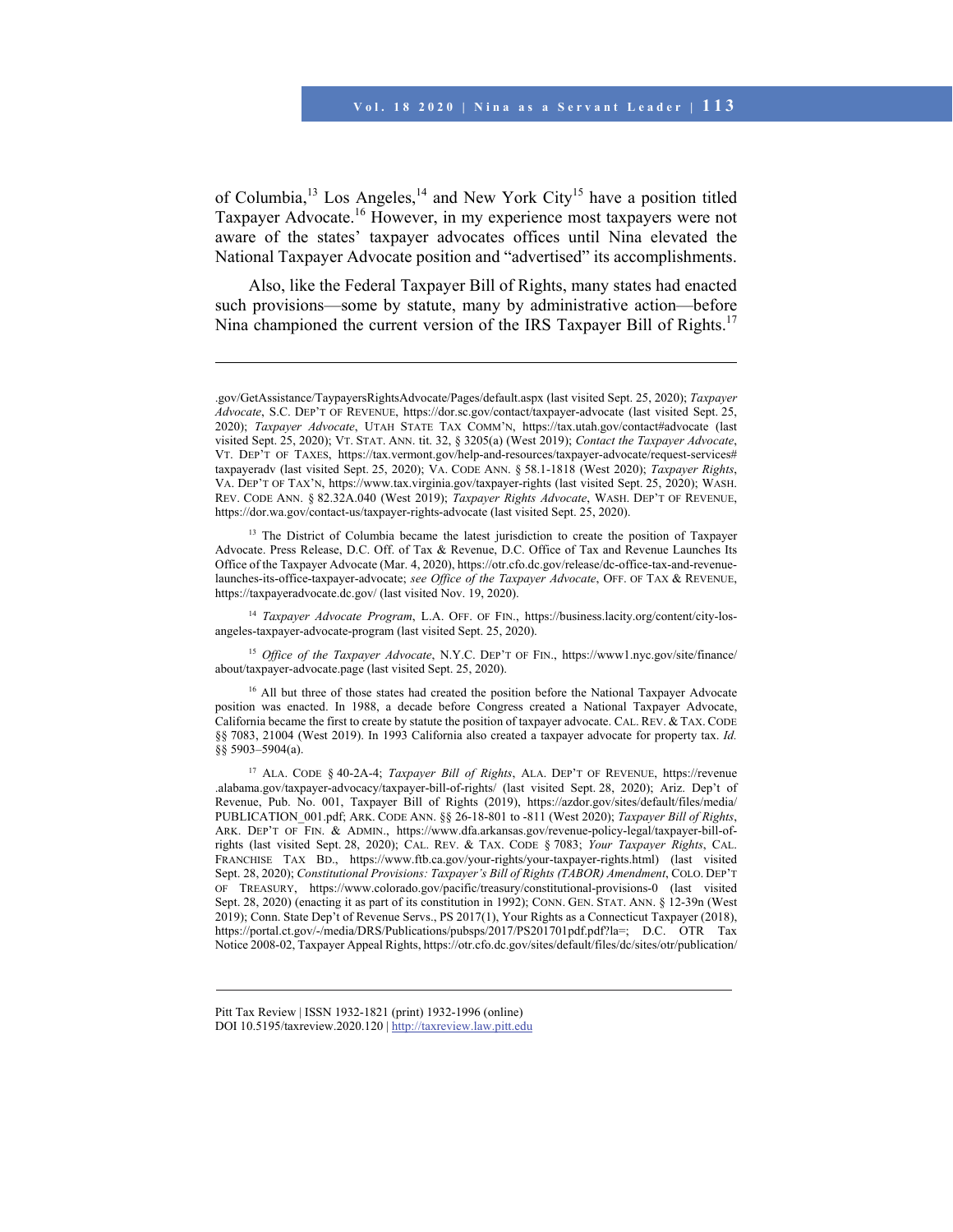l

attachments/otrtaxnotice2008-02\_0.pdf; FLA.CONST. art. 1, § 25; FLA. STAT. ANN. § 213.05 (West 2019); *id.* § 192.0105 (enacting the property tax taxpayer bill of rights); GA. CODE ANN. § 48-1-9 (West 2019); GA. DEP'T OF REVENUE, TAXPAYER BILL OF RIGHTS (2018), https://dor.georgia.gov/sites/dor.georgia .gov/files/related\_files/document/Taxpayer%20Bill%20of%20Rights.pdf; HAW. DEP'T OF TAXATION, HAWAII TAXPAYER BILL OF RIGHTS (2018), https://files.hawaii.gov/tax/legal/info/18bor.pdf; IDAHO CODE ANN. §§ 63-4001 to -4011 (West 2019); *Taxpayer Rights*, IDAHO STATE TAX COMM'N, https://tax.idaho.gov/i-1150.cfm (last visited Sept. 28, 2020); 20 ILL. COMP. STAT. ANN. 2520/1–7 (West 2019); *Taxpayers' Bill of Rights*, ILL. DEP'T OF REVENUE, https://www2.illinois.gov/rev/individuals/ Pages/rights.aspx (last visited Sept. 28, 2020); *Your Rights and Responsibilities as an Indiana Taxpayer: The Taxpayer Bill of Rights*, IND. DEP'T OF REVENUE, https://www.in.gov/dor/3660.htm (last visited Sept. 28, 2020); IOWA CODE ANN. § 421.60 (West 2019); *Taxpayer Bill of Rights*, IOWA DEP'T OF REVENUE, https://tax.iowa.gov/taxpayer-rights (last visited Sept. 28, 2020); KAN. STAT. ANN. § 79-3268 (West 2019); KY. REV. STAT. ANN. §§ 131.041–.081 (West 2019); KY. DEP'T OF REVENUE, YOUR RIGHTS AS A KENTUCKY TAXPAYER (2018), https://revenue.ky.gov/Get-Help/PublishingImages/Pages/ Taxpayer-Ombudsman/TP%20Bill%20of%20 Rights%20(7-18).pdf; LA. STAT. ANN. § 47:15 (2019); LA. DEP'T OF REVENUE, RIGHTS OF THE TAXPAYER, http://revenue.louisiana.gov/Publications/ 20161(6\_12).pdf; *Your Rights as a Taxpayer*, ME. REVENUE SERVS., https://www.maine.gov/revenue/ homepage\_files/taxpayer\_rights.html (last visited Sept. 28, 2020); *Your Rights as a Maryland Taxpayer*, COMPTROLLER OF MD., https://www.marylandtaxes.gov/business/tax-assistance/taxpayer-rights.php (last visited Sept. 28, 2020); MASS. GEN. LAWS ANN. ch. 14, § 6(4) (West 2019); *Guide to the Department of Revenue: Your Taxpayer Bill of Rights*, MASS. DEP'T OF REVENUE, https://www.mass.gov/guides/guideto-the-department-of-revenue-your-taxpayer-bill-of-rights (last visited Sept. 28, 2020); MICH. ADMIN. CODE r. 205.1001–.1013 (2018); MICH. DEP'T OF TREASURY, TAXPAYER RIGHTS HANDBOOK (2016), https://www.michigan.gov/documents/taxes/TBOR\_611810\_7.pdf; MINN. STAT. ANN. § 270C.37.6; MINN. DEP'T OF REVENUE, WHAT ARE MY RIGHTS AS A TAXPAYER? (2015), https://www.revenue.state .mn.us/sites/default/files/2019-05/Taxpayer%20Rights.pdf; MO. ANN. STAT. §§ 163.350–.382 (West 2019); MO. DEP'T OF REVENUE, MISSOURI TAXPAYER BILL OF RIGHTS (2019), https://dor.mo.gov/ forms/3097.pdf; MONT. CODE ANN. § 15-1-122; *Taxpayer Bill of Rights*, MONT. DEP'T OF REVENUE, https://mtrevenue.gov/taxpayer-resources/taxpayer-assistance/taxpayer-bill-rights/ (last visited Sept. 28, 2020); *Nebraska Taxpayer Bill of Rights*, NEB. DEP'T OF REVENUE, https://revenue.nebraska.gov/about/ nebraska-taxpayer-bill-rights (last visited Sept. 28, 2020); NEV. REV. STAT. ANN. § 360.291 (West 2019); NEV. REV. STAT. ANN. § 360.034 (West 2019); NEV. REV. STAT. ANN. § 375.250 (West 2019); NEV. DEP'T OF TAX'N, TAXPAYERS' BILL OF RIGHTS (2012), https://tax.nv.gov/uploadedFiles/taxnvgov/ Content/FAQs/120712%20Taxpayer%20Bill%20of%20 Rights%2010-31-12.pdf; *Taxpayer Bill of Rights*, CLARK CNTY., NEV., https://www.clarkcountynv.gov/government/elected\_officials/county\_ recorder/taxpayer\_bill\_of\_rights.php (last visited Sept. 28, 2020); NEV. DEP'T OF MOTOR VEHICLES, TAXPAYER'S BILL OF RIGHTS FOR TAXES ON FUELS (2005), https://dmvnv.com/pdfforms/mc034.pdf; N.H. REV. STAT. ANN. § 21-J:40-44 (2019); *Taxpayer Assistance—Taxpayer Bill of Rights*, N.H. DEP'T OF REVENUE ADMIN., https://www.revenue.nh.gov/assistance/bill-of-rights.htm (last visited Sept. 28, 2020); N.J. STAT. ANN. §§ 54:1-2.1, :48-6 to -7, :58-6 (West 2019); *Taxpayer's Bill of Rights*, N.J. DIV. OF TAX'N, https://www.state.nj.us/treasury/taxation/ot8.shtml (last visited Sept. 28, 2020); *Property Taxpayer's Bill of Rights*, N.J. DIV. OF TAX'N, https://www.state.nj.us/treasury/taxation/lpt/lpttpbors.shtml (last visited Sept. 28, 2020); N.M. STAT. ANN. § 7-1-4.2 (West 2019); *Taxpayer Rights and Responsibilities*, N.M. TAX'N & REVENUE DEP'T, http://www.tax.newmexico.gov/Tax-Professionals/ taxpayer-rights-responsibilities.aspx (last visited Sept. 29, 2020); N.Y. TAX LAW §§ 3000–3038 (McKinney 2019); *Your Rights as a New York State Taxpayer*, N.Y. DEP'T OF TAX'N & FIN., https://www .tax.ny.gov/tra/bill-of-rights.htm (last visited Sept. 28, 2020); *NYC Taxpayer Bill of Rights*, N.Y.C. DEP'T OF FIN., https://www1.nyc.gov/site/finance/about/nyc\_taxpayer\_bill\_of\_rights.page (last visited Sept. 28, 2020); N.C. GEN. STAT. ANN. § 105-256(5) (West 2020); *North Carolina Taxpayers' Bill of Rights*, N.C. DEP'T OF REVENUE, https://www.ncdor.gov/taxes/north-carolina-taxpayers-bill-rights (last visited

Pitt Tax Review | ISSN 1932-1821 (print) 1932-1996 (online) DOI 10.5195/taxreview.2020.120 | http://taxreview.law.pitt.edu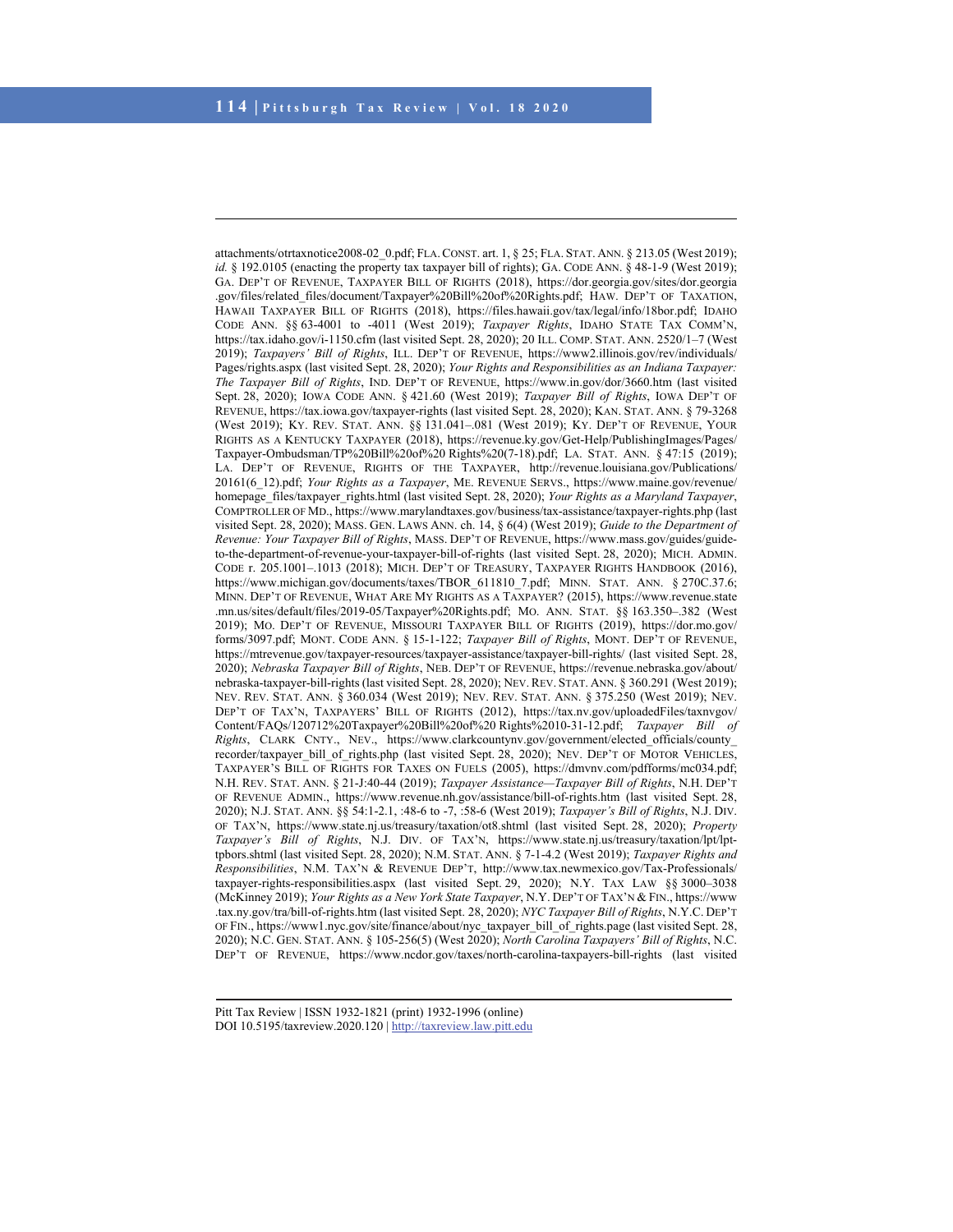However, of the states that have enacted or published taxpayer bills of rights, today many mirror the format and language of the IRS Taxpayer Bill of Rights.<sup>18</sup>

I worked in two Departments of Revenue before Congress enacted the statute creating the National Taxpayer Advocate. From 1989 through 1995, I served as a hearing officer and then manager in the Massachusetts Department of Revenue Services appeals division. From 1995 through 1998, I served as an attorney in the Connecticut Department of Revenue Services legal division. During my time there, both departments of revenue had a form of a taxpayer bill of rights.<sup>19</sup> However, in both of my roles I do not remember

<sup>18</sup> *Taxpayer Bill of Rights*, INTERNAL REVENUE SERV., https://www.irs.gov/taxpayer-bill-of-rights (last updated Nov. 9, 2020).

<sup>19</sup> Connecticut enacted its Taxpayer Bill of Rights in 1994. The Connecticut Department of Revenue had a problem resolution officer whose title was changed to Taxpayer Advocate. *See* Conn. State Dep't of Revenue Servs., PS 2007(2), Your Rights as a Connecticut Taxpayer (2007), https://portal.ct.gov/ DRS/Publications/Policy-Statements/2007/PS-20072-Your-Rights-as-a-Connecticut-Taxpayer

Sept. 29, 2020); N.D. OFF. OF STATE TAX COMM'R, TAXPAYER BILL OF RIGHTS, https://www.nd .gov/tax/data/upfiles/media/taxpayer-bill-of-rights.pdf; OHIO REV. CODE ANN. §§ 5703.50–.54 (West 2020); OHIO DEP'T OF TAX'N, THE OHIO TAXPAYER'S BILL OF RIGHTS (2018), https://www.tax.ohio .gov/portals/0/communications/publications/taxpayer\_bill\_ of\_rights.pdf; OR. REV. STAT. ANN. § 305.860 (West 2019); OR. DEP'T OF REVENUE, YOUR RIGHTS AS AN OREGON TAXPAYER (2015), https://www.oregon.gov/DOR/forms/FormsPubs/taxpayer-rights\_800-406.pdf; 72 PA. STAT. AND CONS. STAT. ANN. §§ 3310-101 to -402 (West 2019); 53 *id.* §§ 8421–8438 (providing a local taxpayer bill of rights); *What Are Your Rights as a Taxpayer?*, PA. DEP'T OF REVENUE, https://www.revenue.pa.gov/ GetAssistance/TaypayersRightsAdvocate/Pages/Taxpayer-Rights.aspx (last visited Sept. 29, 2020); *The Local Taxpayer's Bill of Rights*, MERCER CNTY. OFF. OF THE CHIEF CLERK, https://www.mcc.co .mercer.pa.us/TaxpayerBillofRights/default.htm (last visited Sept. 29, 2020); *Taxpayer's Rights*, R.I. DEP'T OF REVENUE: DIV. OF TAX'N, http://www.tax.ri.gov/help/rights.php (last visited Sept. 29, 2020); S.C. CODE ANN. §§ 12-58-10 to -190 (2019); *Taxpayers' Bill of Rights*, S.C. DEP'T OF REVENUE, https://dor.sc.gov/about/taxpayers-bill-of-rights (last visited Sept. 29, 2020); S.D. DEP'T OF REVENUE, SOUTH DAKOTA TAXPAYERS' BILL OF RIGHTS, https://dor.sd.gov/media/4qwgc4r0/taxpayerbillofrights .pdf; TENN. CODE ANN. § 67-1-110 (West 2019); TENN. DEP'T OF REVENUE, TAXPAYER BILL OF RIGHTS, https://www.tn.gov/content/dam/tn/revenue/documents/pubs/billofrights.pdf; 34 TEX. ADMIN. CODE § 3.10 (2020); *Taxpayer Bill of Rights*, TEX. COMPTROLLER, https://comptroller.texas.gov/about/bill-ofrights.php (last visited Sept. 29, 2020); UTAH CODE ANN. § 59-1-1001 to -1006 (West 2020); UTAH TAX COMM'N, UTAH TAXPAYER BILL OF RIGHTS (2010), https://tax.utah.gov/forms/pubs/pub-02.pdf; VA. CODE ANN. § 58.1.1845; VA. DEP'T OF TAX'N, VIRGINIA TAXPAYER BILL OF RIGHTS (2019), https://www.tax.virginia.gov/sites/default/files/inline-files/virginia-taxpayer-bill-of-rights.pdf; WASH. REV. CODE ANN. §§ 82.32a.002–.050; *Taxpayer Rights Advocate: Taxpayer Rights and Responsibilities*, WASH. DEP'T OF REVENUE, https://dor.wa.gov/contact-us/taxpayer-rights-advocate#RnR (last visited Sept. 29, 2020); W. VA. STATE TAX DEP'T, WEST VIRGINIA TAXPAYER RIGHTS (2018), https://tax.wv.gov/Documents/TSD/tsd4.pdf; WIS. DEP'T OF REVENUE, YOUR WISCONSIN TAXPAYER BILL OF RIGHTS (2020), https://www.revenue.wi.gov/DOR%20Publications/pb114.pdf; WYO. STAT. ANN. § 39-11-102(a) (West 2020).

Pitt Tax Review | ISSN 1932-1821 (print) 1932-1996 (online) DOI 10.5195/taxreview.2020.120 | http://taxreview.law.pitt.edu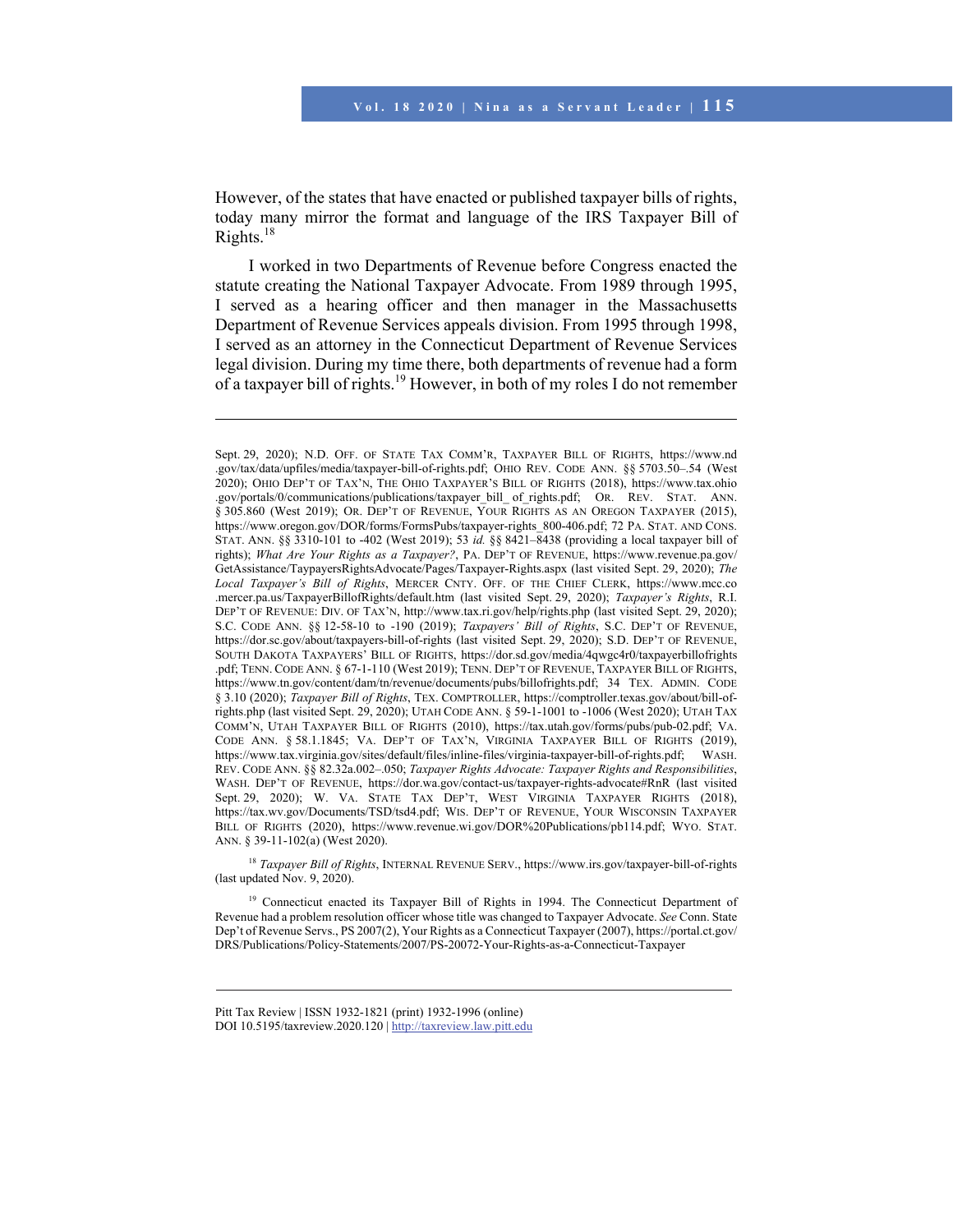ever seeing the state taxpayer bill of rights cited by either practitioners or revenue agency employees to assist taxpayers.

Today, many practitioners and LITC clinicians frequently interact with states' taxpayer advocates. These same practitioners and clinicians can use the National Taxpayer Advocate and Nina's work to push state revenue departments to consider or enforce taxpayer rights similar to the federal model. While states may not always adopt similar interpretations of such rights, the consistent and constant advocacy of practitioners and clinicians who are used to the federal model helps strengthen the roles of states' taxpayer advocates.

When Nina took over as the National Taxpayer Advocate, I was a clinic director of the UConn Law School Tax Clinic. In that role, I routinely interacted with the Connecticut Department of Revenue Services. I routinely cited Nina's work on the Federal Taxpayer Bill of Rights. I would like to think that, being guided by Nina's servant leadership, the UConn Tax Clinic pushed the Connecticut Department of Revenue Services to consider the power and role of its taxpayer advocate.

Jack Trachtenberg, when he was hired in 2009 as the New York State Department of Taxation and Finance's first taxpayer advocate, was able to push that state's revenue department. He had some conversations with Nina, invited her to a conference in which he was speaking to be a keynote speaker, and pushed the envelope of what a state taxpayer advocate should do. Even after his departure, the New York State Department of Taxation and Finance's taxpayer advocate continues to have a place at the table in that revenue department.

<sup>(</sup>superseded) (using the term "problem resolution officer/taxpayer advocate"). Massachusetts enacted its Taxpayer Bill of Rights in 1990 by enacting a statute that required the Commissioner of the Department of Revenue Services to issue an annual report that states in simple and nontechnical terms the rights of taxpayers. MASS. GEN. LAWS ANN. ch. 14, § 6.4 (West 1990).

Pitt Tax Review | ISSN 1932-1821 (print) 1932-1996 (online) DOI 10.5195/taxreview.2020.120 | http://taxreview.law.pitt.edu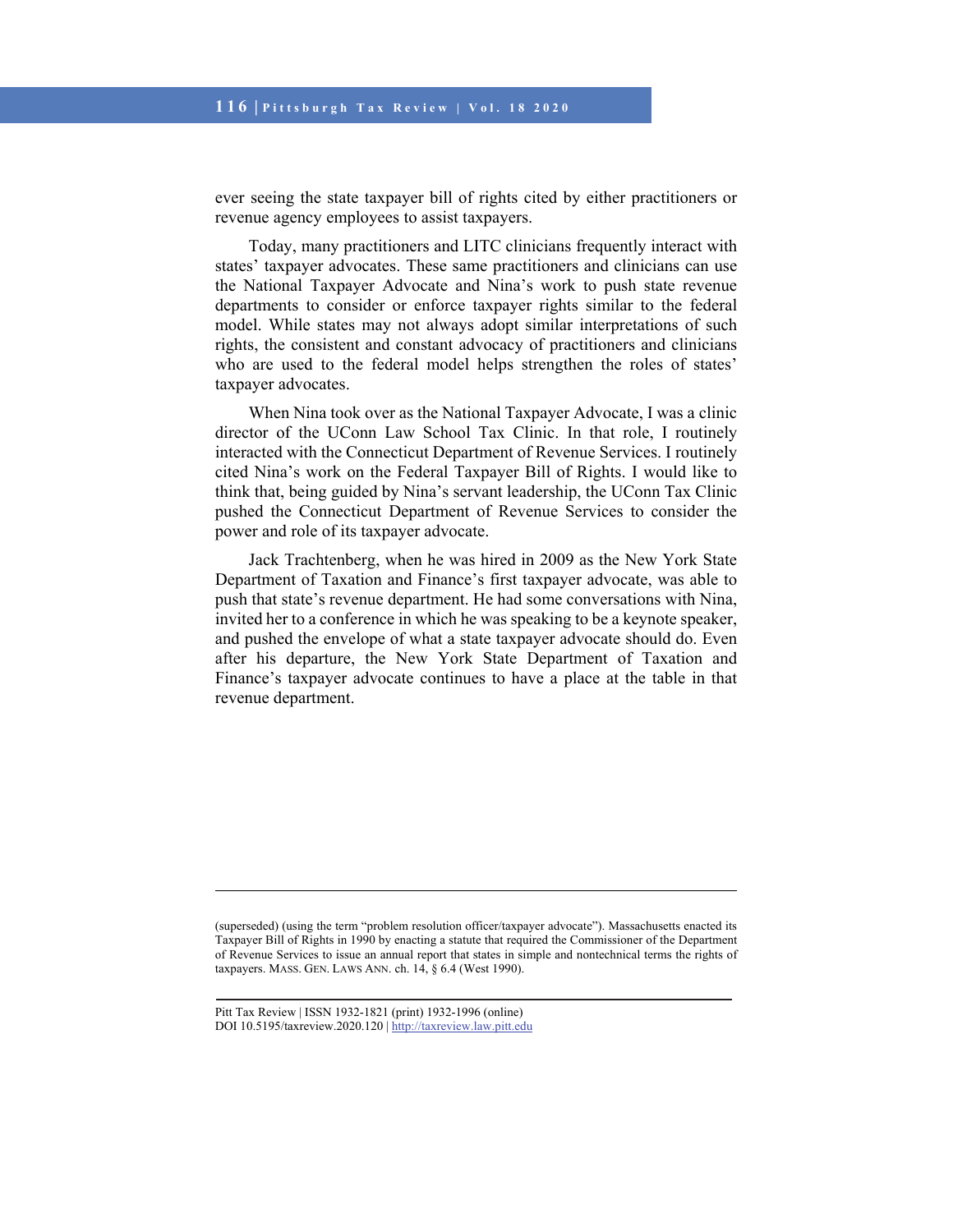## IV. NINA'S IMPACT ON THE CREATION OF THE OFFICE OF THE TAXPAYER ADVOCATE AND TAXPAYER RIGHTS FOR THE NEW YORK CITY DEPARTMENT OF FINANCE

When I was appointed to create the Taxpayer Advocate position for the New York City Department of Finance (NYC DOF),<sup>20</sup> the first person I contacted was Nina. She listened to my questions and understood the challenges that lay ahead of me. She encouraged me to take on one action at a time (which I probably did not heed), and she offered to speak at the New York City TaxRAPP conference<sup>21</sup> shortly after I was appointed. I will not forget how she tried to inspire the audience of cynical New York City tax professionals to imagine the way the new New York City Office of the Taxpayer Advocate could provide help and champion taxpayer rights with respect to property taxes. Nina also spoke at a subsequent conference at which Margaret (Peggy) Neri, then the Taxpayer Advocate for the State of New York Department of Finance, and I also spoke. It occurred to me at that time how Nina had served as a servant leader not only to me but also to state taxpayer advocates.

### *A. Creation of the Office of the Taxpayer Advocate*

l

When I interviewed for the newly created position of Taxpayer Advocate for the NYC DOF, I prepared by thinking about what Nina had taught me, how the office of a taxpayer advocate should both serve and lead, and the skills Nina modeled: listening; using language to communicate in a way that inspires imagination; accepting and empathizing, never rejecting; wide awareness to perceive more of the environment; persuasion, sometimes

<sup>&</sup>lt;sup>20</sup> I was very fortunate to have another servant leader, Jacques Jiha, the Commissioner of the New York City Department of Finance, hire and support me. Commissioner Jiha, like Nina, has many qualities of a servant leader. He was especially skilled at conceptualizing the office and convincing the New York City Council to create and fund it. He also listened and empathized with me whenever I brought to his attention an example of what the Office of the Taxpayer Advocate thought might be a violation of a taxpayer's rights. While he sometimes rejected the proposed action, he never rejected me or rejected the argument.

<sup>&</sup>lt;sup>21</sup> TaxRAPP is an annual conference hosted by the New York City Department of Finance. *TaxRAPP 2019*, N.Y.C. DEP'T OF FIN., https://www1.nyc.gov/site/finance/taxes/taxrapp.page (last visited Sept. 29, 2020). It provides discussion, presentations, tips, and insights regarding the taxes administered by NYC DOF. Nina was the luncheon speaker in 2015, the first time the National Taxpayer Advocate addressed this conference. N.Y.C. DEP'T OF FIN., TAX REPRESENTATIVES AND PRACTITIONERS PROGRAM (2015), https://www1.nyc.gov/assets/finance/downloads/pdf/taxrapp/taxrapp2015materials.pdf.

Pitt Tax Review | ISSN 1932-1821 (print) 1932-1996 (online) DOI 10.5195/taxreview.2020.120 | http://taxreview.law.pitt.edu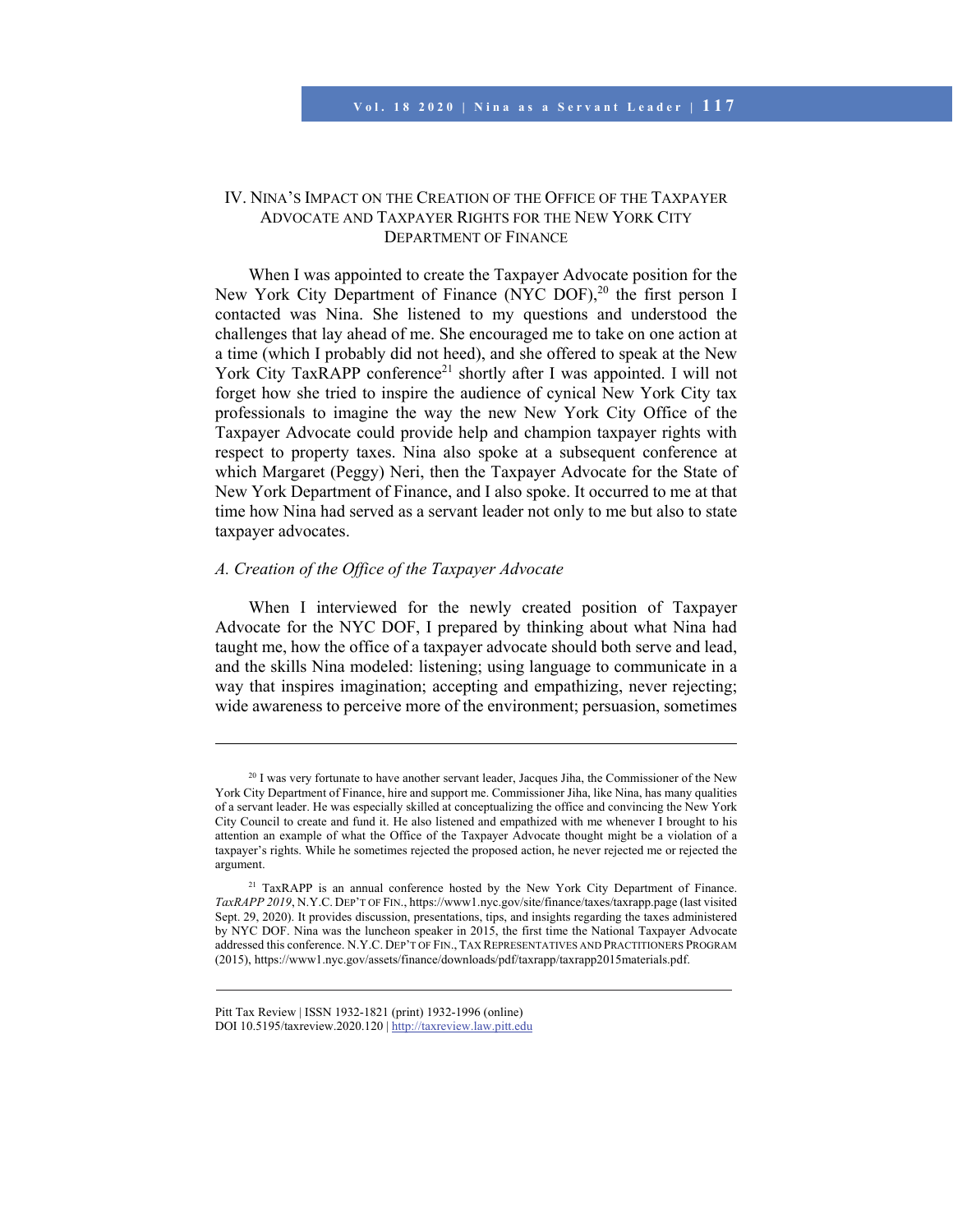one person at a time; and conceptualizing change. Having been led by Nina to serve, I used the time of the interview to talk about how the IRS National Taxpayer Advocate and her work would influence and guide my creation of the office, and how its primary function needed to be assisting New York City taxpayers. Luckily for both me and the NYC DOF, I was hired.

Creating a new office in a large bureaucracy is a daunting task. There are competing constituencies—agency managers versus politicians and taxpayers, the drag of inertia, the reluctance to change what some may view as unbroken, and the expectations for change. At each juncture in creating the office—setting up the structure, hiring case advocates, identifying the lines of authority, and setting up independence—I channeled Nina because I trusted her and I admired her accomplishments within the IRS. So, it should not come as a surprise that I created an office with case advocates, an attorney advisor, and, with the forethought of Commissioner Jiha, an office separate from the DOF offices and accessible by walk-in taxpayers. Also very similar to the IRS model, I created (1) procedures that allowed taxpayers to contact the office by email, mail, and phone and to report systemic problems; (2) a mechanism for a Taxpayer Assistance Order to request the Commissioner to order another part of DOF to take action; and (3) a procedure for creating an annual report identifying the ten top problems faced by New York City taxpayers. Finally, our office drafted and advocated for the adoption of a NYC DOF Taxpayer Bill of Rights.<sup>22</sup>

## *B. Development of NYC DOF Taxpayer Bill of Rights*

One of the first tasks our office took on was creating the NYC DOF Taxpayer Bill of Rights. Of course, I started with Nina's then recently articulated Federal Taxpayer Bill of Rights. I faced an immediate challenge, however, because some of the taxes and programs the NYC DOF administers do not have any federal parallel. The major type of tax that is administered by the NYC DOF is the property tax, which does not have any parallel at the federal level. I talked with Nina about this and received a boost when, at her keynote address at the TaxRAPP conference, she instructed the audience to see how a taxpayer advocate could assist with property tax disputes.

<sup>&</sup>lt;sup>22</sup> N.Y.C. OFF. OF THE TAXPAYER ADVOC., N.Y.C. TAXPAYER BILL OF RIGHTS (2015), https://www1.nyc.gov/assets/finance/downloads/pdf/translations/taxpayer\_bill\_of\_rights/tp\_bill\_of\_ rights\_english.pdf.

Pitt Tax Review | ISSN 1932-1821 (print) 1932-1996 (online) DOI 10.5195/taxreview.2020.120 | http://taxreview.law.pitt.edu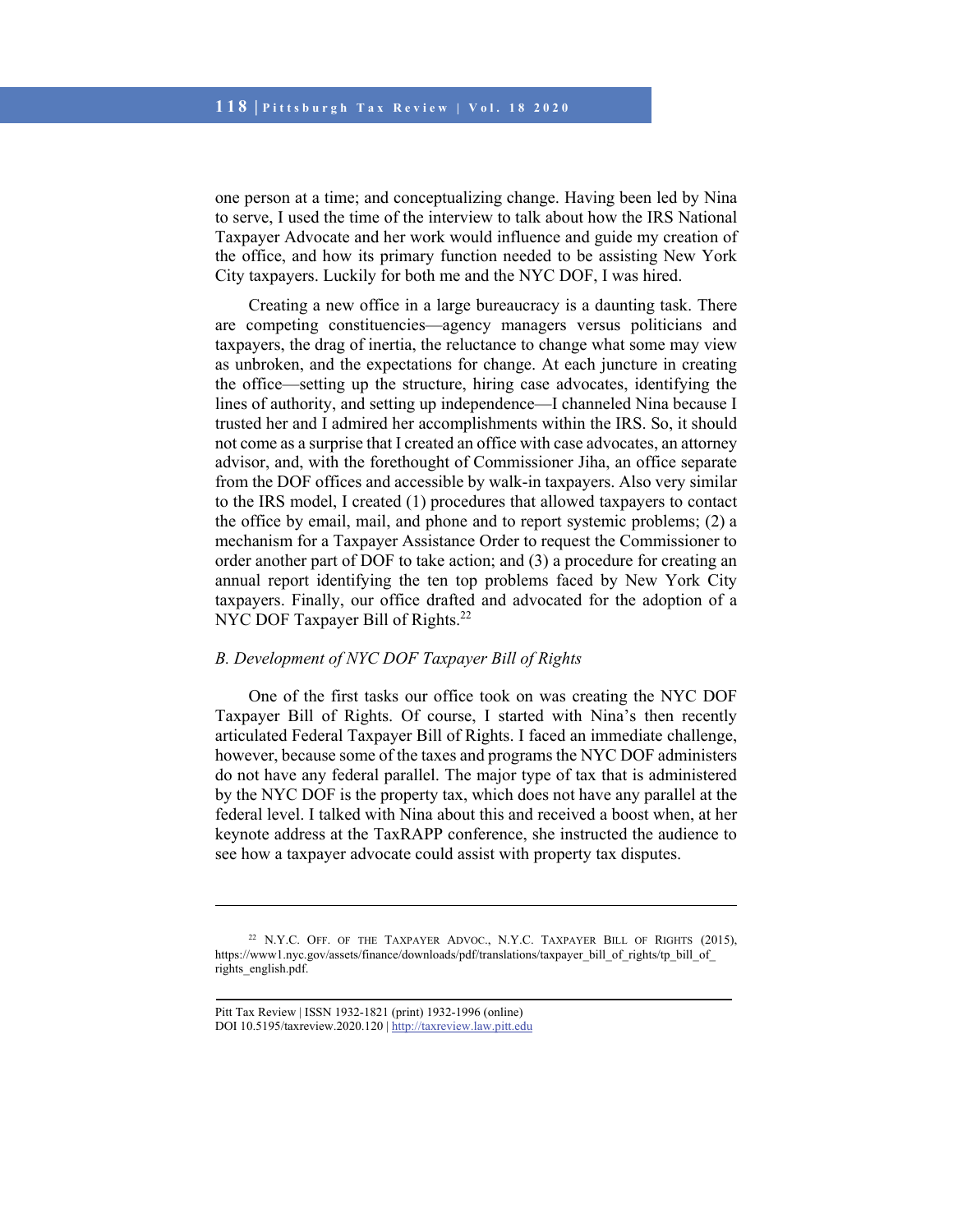The taxpayer right our office articulated was the Right to Know How Your Property Tax Is Determined, defined as:

[T]he right to understand in non-technical language how the Department of Finance calculated your property tax. You have the right to understand how the Department of Finance determines market value and assessed value. You have the right to understand the tax rates and tax caps that the Department of Finance applied in calculating your property tax. You have the right to know what property tax exemptions and/or abatements you can apply for and how to apply for them. You have the right to receive an explanation, in writing, why the Department of Finance accepted, denied or removed a property tax exemption or abatement.<sup>23</sup>

It may be useful to understand that the New York City property tax is probably one of the most complicated systems that exists. In very general terms, its foundations flow from a case in the late 1970s that threatened to upend the impact of property taxes on businesses and homeowners in a way that would have shifted the incidence of property tax to homeowners.<sup>24</sup> As a result, the share of taxes paid mostly by classes of residential property owners was more or less frozen at the percentage those classes paid in 1980. On top of that, there are layers of laws that create time-limited abatements; different rules for family homes, condominiums, and cooperatives; and a myriad of other special interest incentives. The result is a complex system that reflects entrenched interests. Unlike the federal income tax where taxpayers can submit offers to compromise and pay what they can afford to pay, the property tax of New York City cannot be compromised, nor can the amount due be put into currently-not-collectible status. In large part this is because property tax revenues represent such a large portion of New York City tax revenues. The foundation of the property tax is the assessed value of property, which cannot, and probably should not, be easily changed due to the whims of interest groups or politicians. By its very nature, however, assessed value can create property value winners and losers.

To advocate for this right, I practiced some of what Nina had modeled. I spent time listening to the challenges from the NYC DOF perspectives. I spent a lot of time listening to Timothy Sheares, Deputy Commissioner, Property Division, and his managers and assessors. I spent time listening to advocacy groups for cooperatives and other real estate interests. I tried to see

l

Pitt Tax Review | ISSN 1932-1821 (print) 1932-1996 (online) DOI 10.5195/taxreview.2020.120 | http://taxreview.law.pitt.edu

<sup>23</sup> *Id.*

<sup>&</sup>lt;sup>24</sup> FURMAN CTR. FOR REAL EST. & URB. POL'Y, DISTRIBUTION OF THE BURDEN OF NEW YORK CITY'S PROPERTY TAX 12–14 (2012).